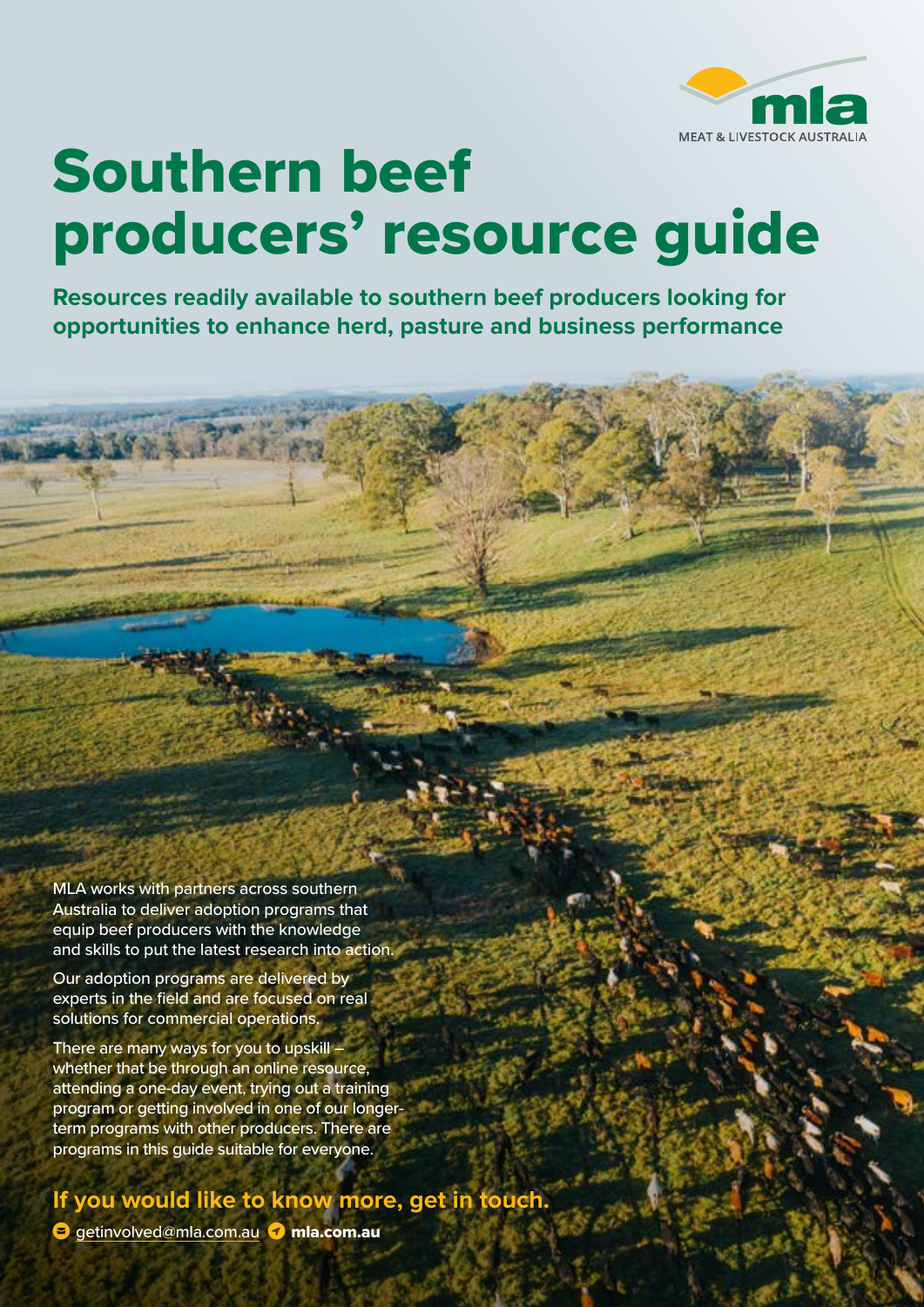# about what's happening in your industry Learn

## **Q Attend a MeatUp forum**

MeatUp forums bring southern Australian red meat producers together to hear about the latest on-farm research and technologies and connect with others in the industry. With the input of regional working groups, every event is tailored to feature topics and speakers with local significance.

**[mla.com.au/meatup](https://www.mla.com.au/meatup)**





*The Weekly* delivers industry news, market information and on-farm tips and tools to your inbox every Friday. It's a one-stop-shop for the latest red meat industry information.

#### **[mla.com.au/enews](https://www.mla.com.au/enews)**

*Feedback* magazine is the red meat industry's quarterly journal, available in hard copy and online. *Feedback* features practical, seasonal on-farm information and the latest industry innovations.

**[mla.com.au/feedback](https://www.mla.com.au/feedback)**



### **@ Access MLA's** market reports



Access weekly reports and analysis on livestock markets and trends around Australia. Information on export and international markets is also available. Use the interactive market tool to find exactly the data you're after.

#### **[mla.com.au/prices-markets](https://www.mla.com.au/prices-markets)**

#### **C** Learn more about the Beef Sustainability Framework



Developed by the Australian beef industry to meet the changing expectations of customers, investors, and other stakeholders, the Framework defines what 'sustainable beef production' looks like in practice and annually tracks how the industry is performing over a series of indicators including social, environmental and economical.

#### **[sustainableaustralianbeef.com.au](https://www.sustainableaustralianbeef.com.au)**



#### Your gateway to MLA products and services

**myMLA is a customised online dashboard showing content just for you, including weather, news and market reports. It also has a single sign‑on feature for your accounts.**

#### 2 Connect with your regional research advisory council

MLA consults with regional committees to help guide research, development and adoption (RD&A) activities. In southern Australia, the Southern Australia Livestock Research Council (SALRC) and the Western Australian Livestock Research Council (WALRC) provide input into this process.



#### **G** Watch a productivity and profitability webinar  $\bullet$

This webinar series is designed to assist red meat producers to increase the productivity and profitability of their businesses.

**[mla.com.au/webinars](http://www.mla.com.au/webinars)**

#### **Q** Discover People in Agriculture

People in **Agriculture** is an easy-touse website

# People in<br>Agriculture

providing information on employment awards, benefits, wages, work health and safety, and industry news for employers within the agricultural industry. It also serves as an entry point for those wishing to become involved in the agriculture industry.

**[peopleinag.com.au](https://www.peopleinag.com.au)**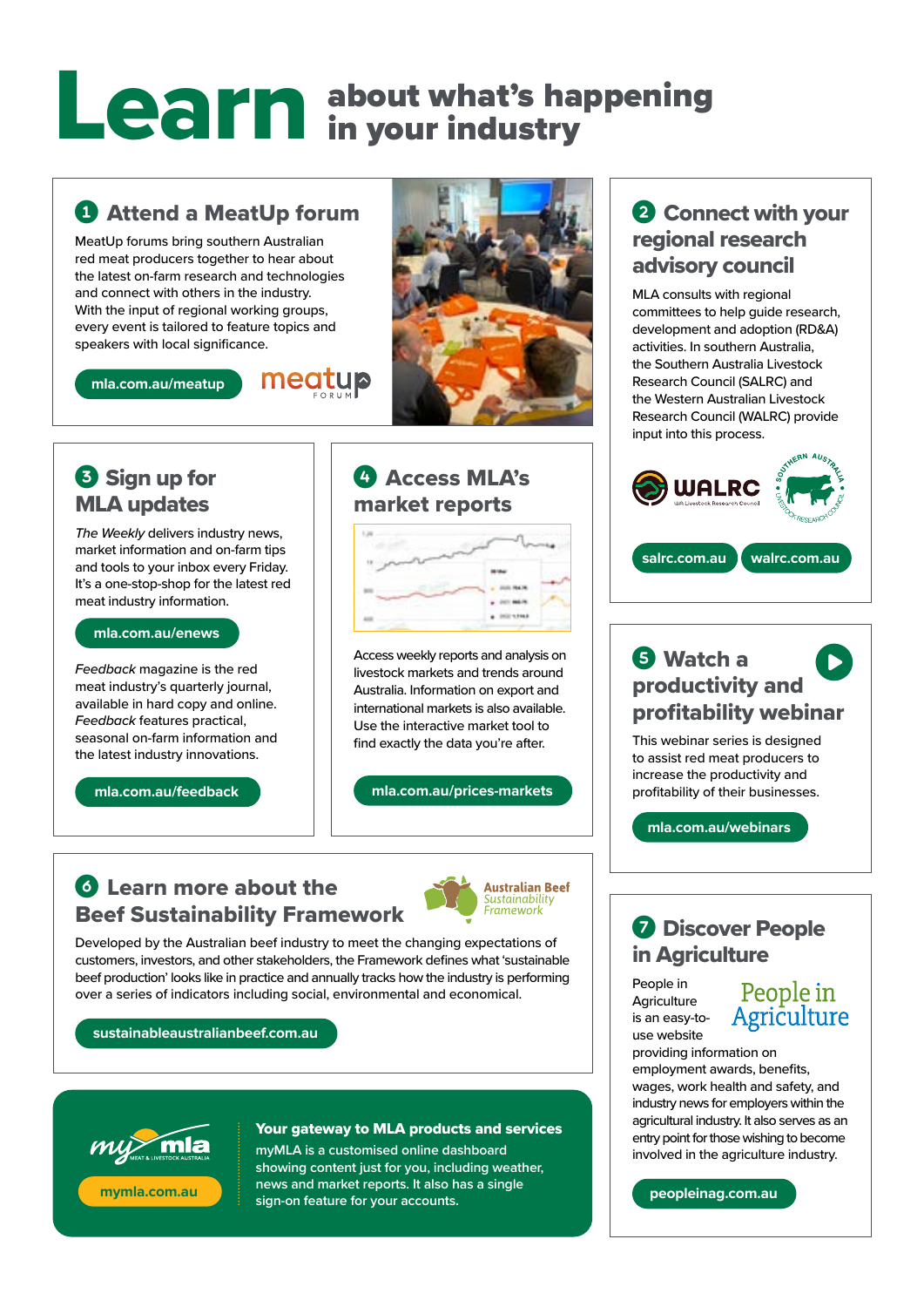# Upskill yourself and your employees

# $\epsilon$ The<br>toolbox

MLA's free e-learning platform, The toolbox, offers a flexible way for producers to expand their knowledge, anytime and anywhere. You can choose from a range of packages, each of which can be completed at your own pace.

**[elearning.mla.com.au](https://elearning.mla.com.au)**

# **G** C<sub>D</sub> paraboss

ParaBoss is Australia's premier resource for parasite management information. Cattle producers can find the latest information on worm, tick, lice and fly prevention and management strategies.

#### **[paraboss.com.au](https://www.paraboss.com.au)**

#### **6** Vaccinations in southern Australia

Vaccines are vital part of a herd health plan. When used correctly vaccines can help prevent common endemic livestock diseases, leading to improved animal health, welfare and productivity.



#### **10 Build resilience** during dry times

This catalogue provides access to a range of tools and resources to assist livestock

producers as they head into, manage through and plan to recover from drought.



#### **2** Genetics hub

Breeding values allow you to see 'under the hood' of an animal. Learn how they can help you accelerate your herd's productivity.

#### ACCELERATE YOUR PRODUCTIVITY WITH GENETICS

**[genetics.mla.com.au](https://genetics.mla.com.au)**

#### **6** *More Beef from Pastures*

**[mbfp.mla.com.au](https://mbfp.mla.com.au)**

An online manual designed to achieve an increase in kgs of beef produced p/ha through better feedbase management.

 $\sim 1000$ 

#### **Q** Pain mitigation for beef cattle in southern Australia

The use of pain relief while conducting routine husbandry practices is an expectation. Not only do producers need to consider pain relief products for their animals, but also alternative husbandry procedures and management practices.

Scan the below QR code for an outline of available products, their costs and when they are suitable to use, as

well as best practice recommendations for castration in beef calves.



#### Events and training

Find details of all planned events and training courses on the MLA events **calendar.**

#### **63 MLA** feedbase hubs

Manage your pastures for optimal performance with practical resources available at the following hubs:

- Legumes hub
- Healthy soils hub
- Persistent pastures hub
- Weed control hub

Featuring case studies, calculators, reference guides and training packages, the hubs offer plenty of practical information to support your decisions throughout the season.

**[mla.com.au/feedbase-hub](https://www.mla.com.au/feedbase-hub)**

#### **8** Bloat management guide

Producers with lush, rapidly growing pastures with high legume content should be aware of an increased risk of bloat when seasonal conditions are favourable in the southern states. MLA's bl[oat](https://www.mla.com.au/research-and-development/animal-health-welfare-and-biosecurity/diseases/nutritional/bloat/) 

management guide provides information on managing and preventing bloat.



#### **O** Become a MSA accredited producer

Through your MyMLA account select Integrity and feedback > Sign up now > Meat Standards Australia

**[mla.com.au/msa](https://www.mla.com.au/msa)**